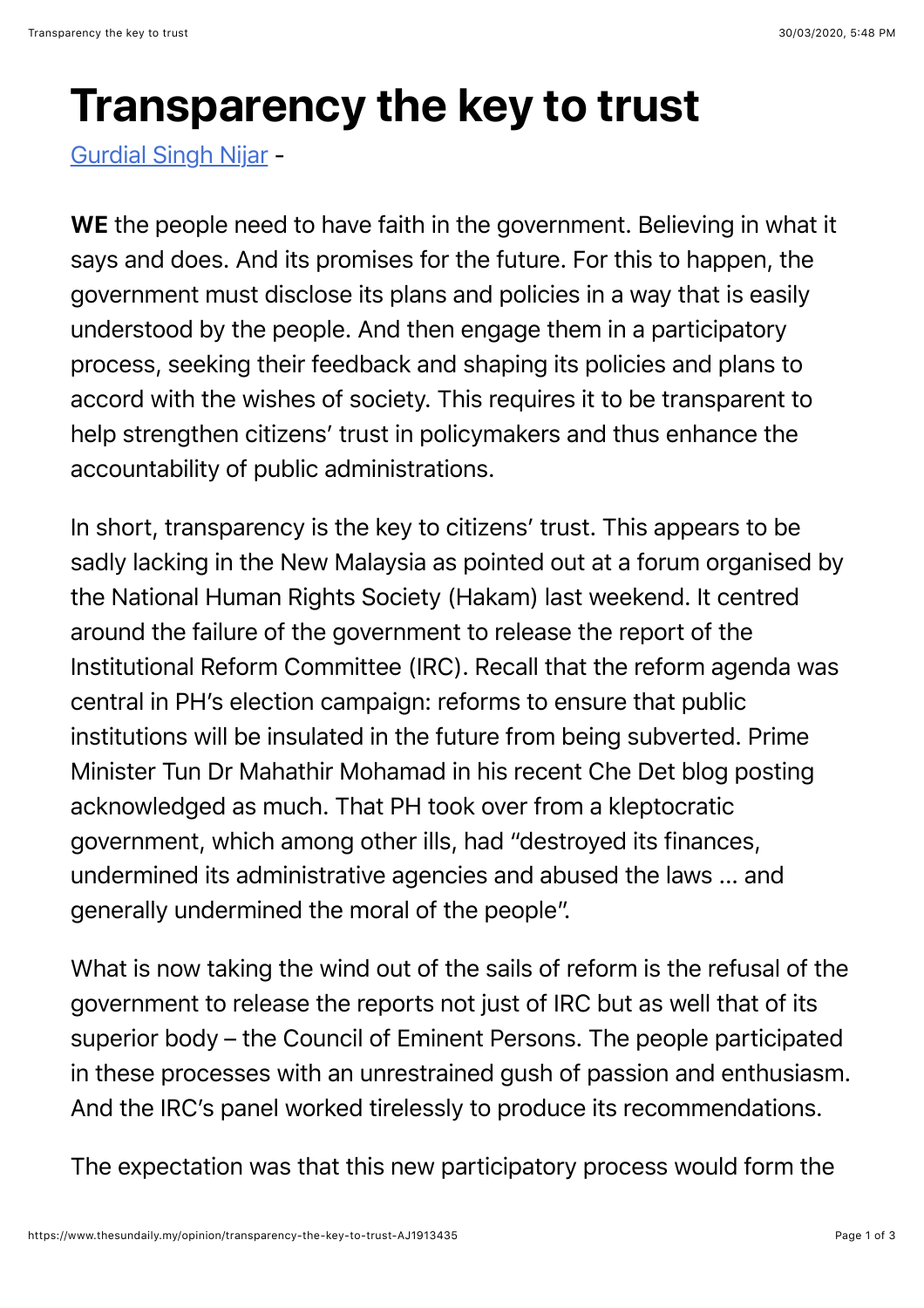new ethos of good governance. Resonating with the caution delivered by Lord Bingham head of the UK judiciary in a 2003 court decision (*R v Shayler*): *"There can be no assurance that government is carried out for the people unless the facts are made known, the issues publicly ventilated. Experience shows that publicity is a powerful disinfectant".*

You can hardly blame the electorate for handing a litany of by-election defeats to PH and its allies. An unconditional declaration of its disillusionment. And, charitably, the expectation that the government will heed the signals and return to the path of delivering on its promises with public involvement. Promises which roused the electorate to sweep it into power.

Let's survey the "disenchantment landscape". First, the laws either enacted or employed by the previous government in its twilight years to suppress the people – laws like Sosma and the Sedition Act.

All are very much alive and kicking under the new regime. I remain convinced that the IRC made concrete and incredibly useful recommendations for reform, which the government has kept under wraps. The peoples' disenchantment was reflected in a well-patronised vigil last Saturday against the continued use of these laws.

Then there is a cheerful and optimistic forecast of the economy. When the reality may not be quite that – with ministers telling us that all is hunky-dory, as a columnist wrote in the *Sunday Star.* The cost of living is the biggest problem. On the ground, SMEs, retailers and hawkers will tell you their business is bad, by one account. The cost of doing business is high, they complain. There have yet to be solutions proffered, discussed and implemented that inspire confidence in the rakyat that all will turn out for the better sometime soon.

Then the lack of verve and commitment to curb strident voices spewing hatred that spawns racial disunity and religious animosity. Racial and